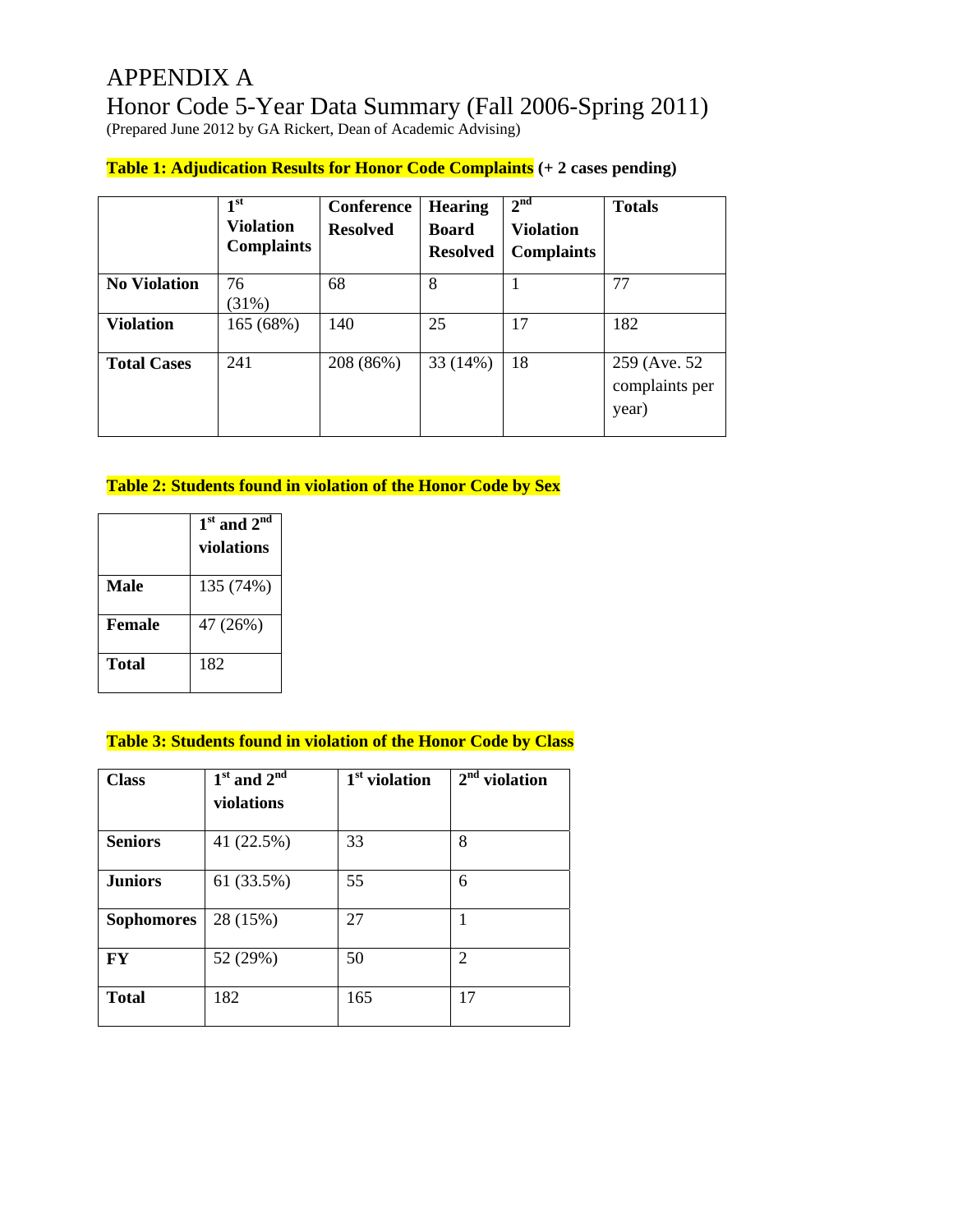**Table 4: Main Violation Types (Note: some cases involve more than one kind of violation)** 

| Type of violation                | 1 <sup>st</sup> | $2nd$ violations |
|----------------------------------|-----------------|------------------|
|                                  | violatio        |                  |
|                                  | ns              |                  |
| Plagiarism                       | 56              | 12               |
| Cheating/test – collaboration or | 58              | $\overline{2}$   |
| taking a student's work          |                 |                  |
| Cheating/ Using Unauthorized     | 26              | 1                |
| Materials/ test or assignment    |                 |                  |
| Cheating/ Unauthorized           | 8               | $\theta$         |
| Collaboration/assignment         |                 |                  |
| Forgery                          | 8               | 1                |
| Lying                            | 9               | 1                |
| Fabrication                      | 3               | 1                |
| Defacing library materials       | 1               | $\theta$         |

#### **Table 5: Main Penalty Types**

(Additional rehabilitative assignments may also have been required.)

| <b>Penalty Type</b>                                                  | 1 <sup>st</sup>  | 2 <sup>nd</sup>  |  |
|----------------------------------------------------------------------|------------------|------------------|--|
|                                                                      | <b>Violation</b> | <b>Violation</b> |  |
| Grade reduction assignment/test                                      | $\overline{c}$   | $\Omega$         |  |
| $0/$ F for assignment/test                                           | 69               | $\Omega$         |  |
| $0/F$ for assignment/test + final grade<br>reduced up to 10%         | 30               | $\mathbf{1}$     |  |
| $0$ / F for assignment/test + final grade no<br>higher than C/D-or D | $1/7 = 8$        | $\Omega$         |  |
| F for course                                                         | 38               | 5                |  |
| $D/F$ for course + 1 Semester Suspension                             | $1/2=3$          | 4                |  |
| $F$ for course $+2$ Semesters Suspension                             | 1                | 3                |  |
| $F$ for course + Expulsion/Expulsion*<br>(*violation outside course) | $\Omega$         | $2/1 = 3$        |  |
| Other—includes violations not in courses                             | 14               | 1                |  |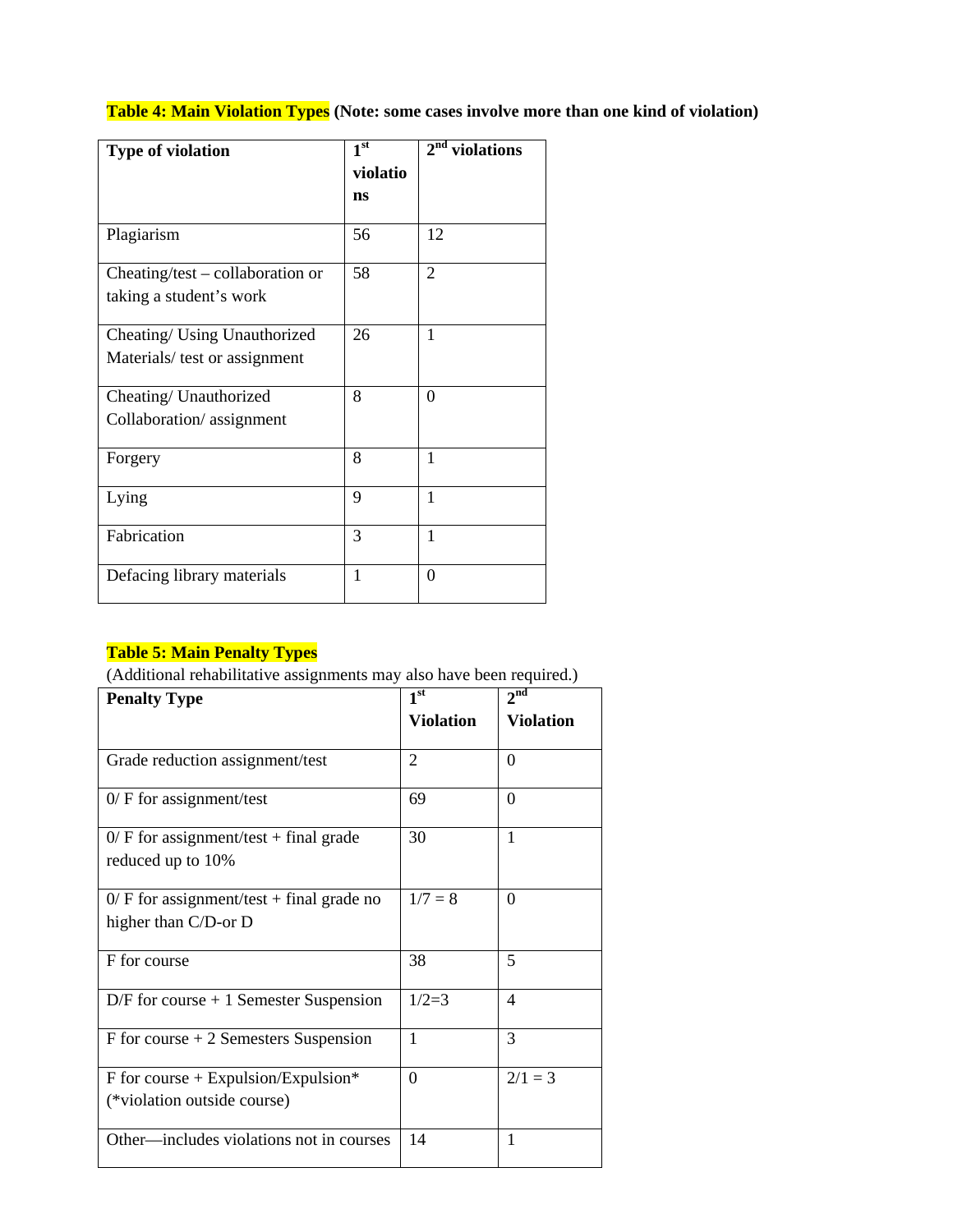# **Table 6: Appeal Boards**

| Year                      | <b>Requested</b> | <b>Granted</b> | <b>Grounds for new hearing</b> | <b>Appeal Hearing Results</b>                                                                                         |
|---------------------------|------------------|----------------|--------------------------------|-----------------------------------------------------------------------------------------------------------------------|
| 2006-07                   | $\overline{0}$   |                |                                |                                                                                                                       |
| 2007-08                   | $\overline{2}$   | $\overline{2}$ | Information not available      | 2: upheld violation finding<br>and penalty                                                                            |
| 2008-09                   | 3                | 1              | Information not available      | 1: upheld violation finding<br>and penalty                                                                            |
| 2009-10                   | $\overline{2}$   | 1              | Information not available      | 1: upheld violation finding;<br>reduced penalty from F for<br>course and 2 sem.<br>Suspension to F for course         |
| 2010-11                   | 1                | 1              | Information not available      | 1: upheld unauthorized aid<br>finding but not plagiarism;<br>reduced penalty from F for<br>course to F for assignment |
| 2006-2011<br><b>TOTAL</b> | 8                | 5              |                                | 3: upheld violation finding<br>and penalty<br>1: reduced penalty<br>1: reduced violation finding<br>and penalty       |